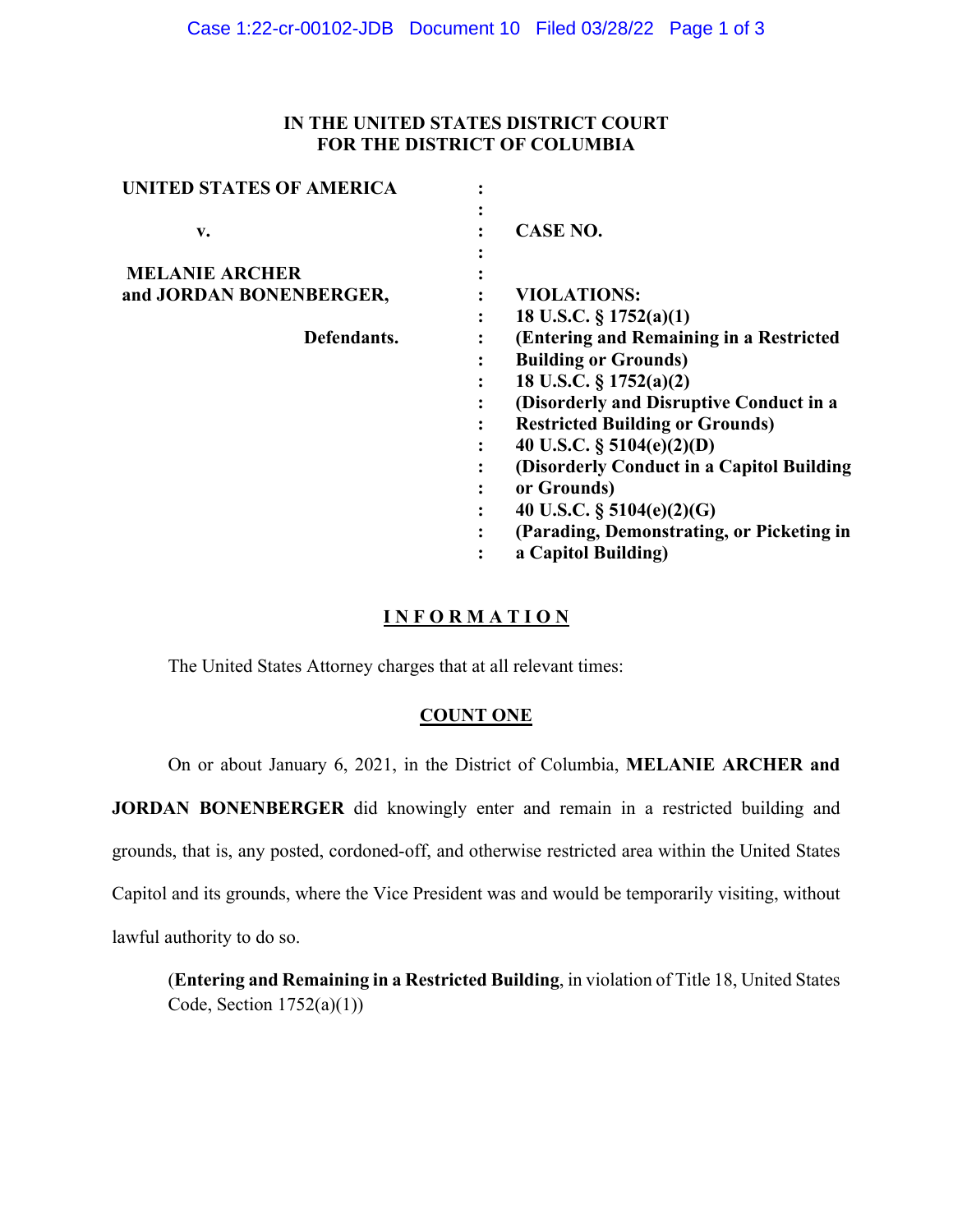#### **COUNT TWO**

On or about January 6, 2021, in the District of Columbia, **MELANIE ARCHER and JORDAN BONENBERGER** did knowingly, and with intent to impede and disrupt the orderly conduct of Government business and official functions, engage in disorderly and disruptive conduct in and within such proximity to, a restricted building and grounds, that is, any posted, cordoned-off, and otherwise restricted area within the United States Capitol and its grounds, where the Vice President was and would be temporarily visiting, when and so that such conduct did in fact impede and disrupt the orderly conduct of Government business and official functions

(**Disorderly and Disruptive Conduct in a Restricted Building**, in violation of Title 18, United States Code, Section 1752(a)(2))

## **COUNT THREE**

On or about January 6, 2021, in the District of Columbia, **MELANIE ARCHER and** 

**JORDAN BONENBERGER** willfully and knowingly engaged in disorderly and disruptive conduct within the United States Capitol Grounds and in any of the Capitol Buildings with the intent to impede, disrupt, and disturb the orderly conduct of a session of Congress and either House of Congress, and the orderly conduct in that building of a hearing before or any deliberation of, a committee of Congress or either House of Congress.

(**Violent Entry and Disorderly Conduct in a Capitol Building**, in violation of Title 40, United States Code, Section 5104(e)(2)(D))

### **COUNT FOUR**

On or about January 6, 2021, in the District of Columbia, **MELANIE ARCHER and JORDAN BONENBERGER** willfully and knowingly paraded, demonstrated, and picketed in any United States Capitol Building.

(**Parading, Demonstrating, or Picketing in a Capitol Building**, in violation of Title 40, United States Code, Section 5104(e)(2)(G))